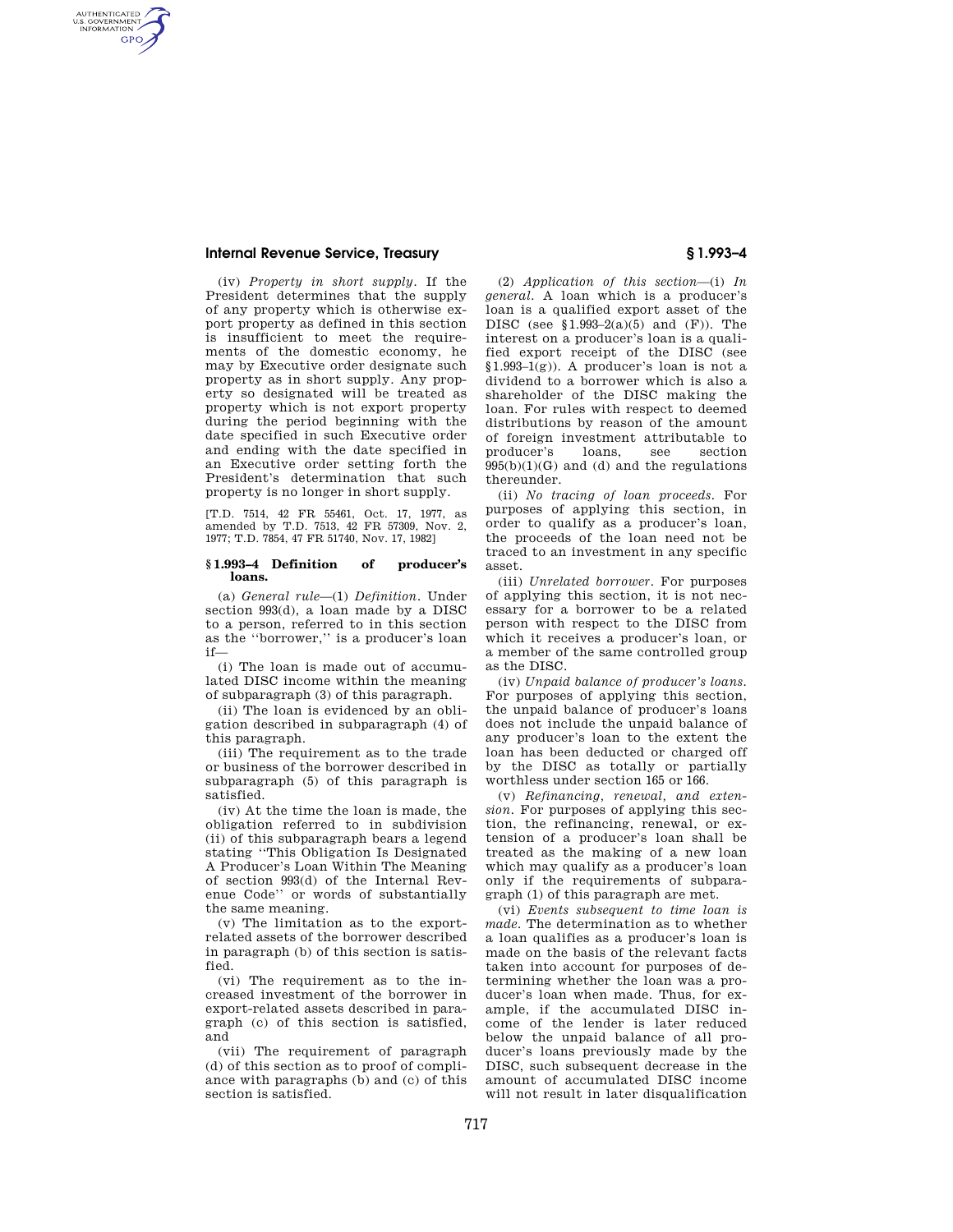of such loan (or part thereof) as a producer's loan. Similarly, if a loan (or part of a loan) does not qualify as a producer's loan because of an insufficient amount of accumulated DISC income at the time the loan is made, a subsequent increase in the amount of accumulated DISC income will not result in later qualification of such loan (or part thereof) as a producer's loan. As a further example, for purposes of applying the borrower's export related assets limitation described in paragraph (b) of this section, a loan which qualifies as a producer's loan when made will not later be disqualified if property, the gross receipts from the sale or lease of which were includible in the numerator of the fraction described in paragraph  $(b)(3)(i)$  of this section at the time of sale or lease by the borrower, is later characterized as excluded property (as defined in §1.993–  $3(f)$ ).

(vii) *Application of tests under paragraphs (b) and (c) on controlled group bases.* If the borrower is a member of a controlled group (as defined in §1.993–  $1(k)$  at the time a loan is made, all amounts that must be determined for purposes of applying the limitation and increased investment requirement with respect to the export-related assets of the borrower (described in paragraphs (b) and (c), respectively, of this section) may be determined at the election of the borrower by aggregating such amounts for all members of the controlled group, determined for the taxable year of each member of the controlled group during which the loan is made, excluding only such members of the group as are DISC's or foreign corporations for such year. However, such amounts may be included only to the extent that such amounts have not already been taken into account in applying the limitation and increased investment requirement with respect to any other borrower. Amounts to be aggregated for all such members if such election is made include, for example, gross receipts (described in paragraphs  $(b)(3)(i)$  and  $(ii)$  of this section) and export-related assets (described in paragraph (b)(2) of this section). The borrower may make such election by causing its written statement of election to be attached to the lending DISC's re-

# **§ 1.993–4 26 CFR Ch. I (4–1–10 Edition)**

turn under section  $6011(e)(2)$  for the first taxable year of the lending DISC within which or with which the borrower's taxable year for which the election is to apply ends. An election once made is binding on all members of the controlled group which includes the borrower with respect to all taxable years of the borrower beginning with its first taxable year for which the election is made. A borrower who makes such election may revoke it only if it secures the consent of the Commissioner to such revocation upon application made through the lending DISC.

(3) *Loan out of accumulated DISC income*—(i) *In general.* A loan is a producer's loan only to the extent that it is made out of accumulated DISC income. A loan is made out of accumulated DISC income only if the amount of the loan, when added to the unpaid balance at the time such loan is made of all other producer's loans made by a DISC, does not exceed the amount of accumulated DISC income of the DISC at the beginning of the month in which the loan is made. The amount of accumulated DISC income at the beginning of any month is determined as if the DISC's taxable year closed at the end of the immediately preceding month.

(ii) *Presumption.* A loan made during a taxable year shall be deemed under subdivision (i) of this subparagraph to have been made out of accumulated DISC income if the balance of producer's loans at the beginning of the year and those made during the year do not exceed accumulated DISC income at the end of the year.

(iii) *Deemed distributions.* For purposes of this subparagraph, accumulated DISC income as of the end of any taxable year (or month) shall be determined without regard to deemed distributions under section  $995(b)(1)(G)$  for the amount of foreign investment attributable to producer's loans for such year (or for the taxable year for which such month is a part) but actual distributions shall be taken into account.

(4) *Evidence and terms of obligation.* A loan is a producer's loan only if the loan is evidenced by a note or other evidence of indebtedness which is made by the borrower and which has a stated maturity date not more than 5 years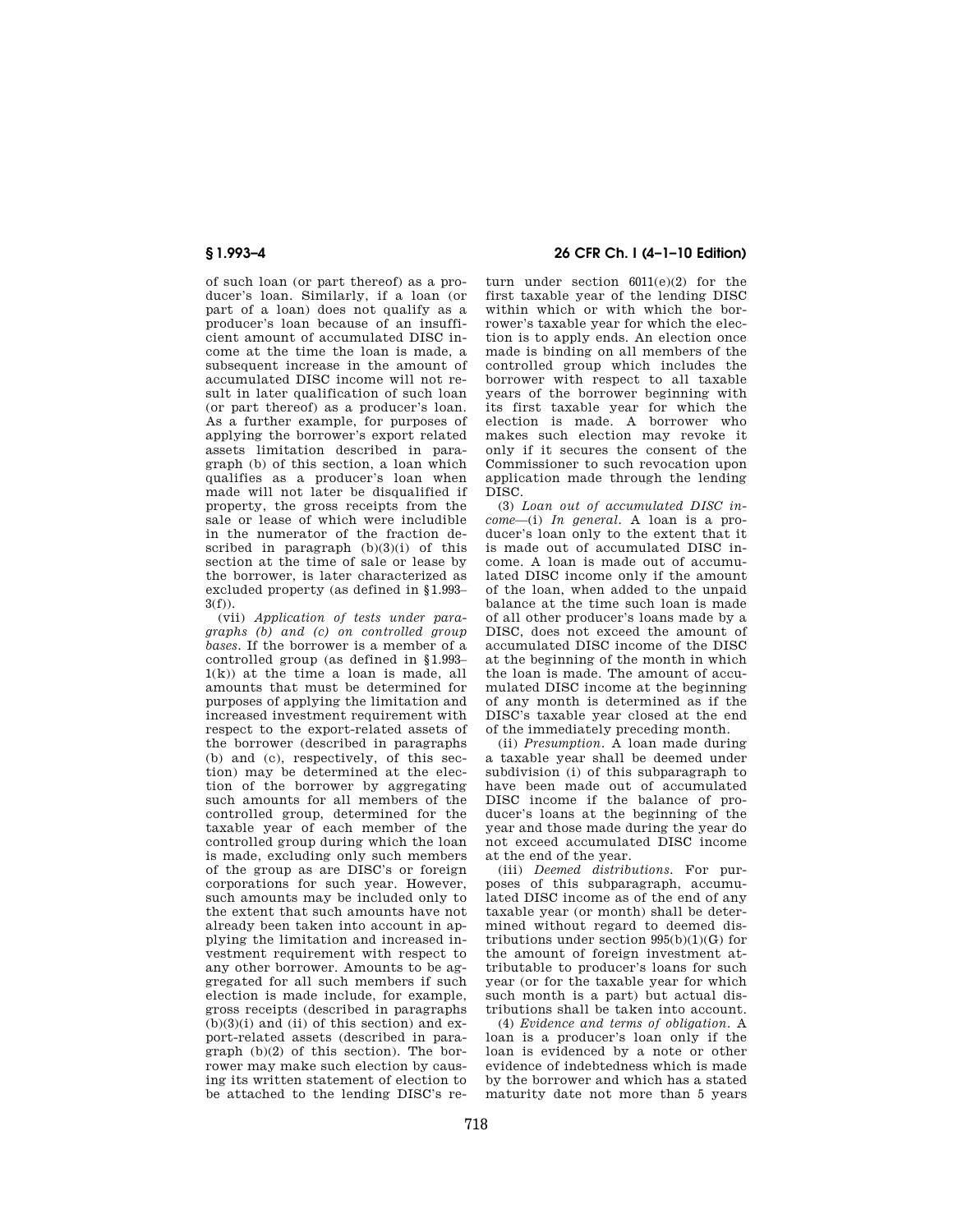## **Internal Revenue Service, Treasury § 1.993–4**

from the date the loan is made. Accordingly, a loan which does not have a stated maturity date or which has a stated maturity date more than 5 years from the date such loan is made can never meet the 5-year requirement of this subparagraph. Thus, for example, even if there is a period of less than 5 years remaining to the stated maturity date of a loan, the loan can never be a producer's loan if it had a stated maturity date more than 5 years from the date it was made. For a further example, if a loan having a period remaining to maturity of 2 years is extended for a further period of 3 years (making a total of 5 years to maturity from the date of the extension), the extension of the loan would under subparagraph  $(2)(v)$  of this paragraph constitute the making of a new producer's loan and the original producer's loan would terminate. If, however, a loan having a period remaining to maturity of 2 years is extended for a further period of 4 years (making a total of 6 years to maturity from the date of the extension), the original producer's loan will terminate and the new loan will not be a producer's loan. If a producer's loan is not paid in full at its maturity date and is not formally refinanced, renewed, or extended, such loan shall be deemed to be a new loan which does not have a stated maturity date and, thus, will not be a producer's loan. For purposes of this subparagraph, an evidence of indebtedness is a written instrument of indebtedness. Section 482 and the regulations thereunder are applicable to determine, in the case of a loan by the DISC to a borrower which is owned or controlled directly or indirectly by the same interests as the DISC within the meaning of section 482, whether the interest charged on such loan is at an arm's length rate.

(5) *Borrower's trade or business.* A loan is a producer's loan only if the loan is made to a person engaged in the United States in the manufacture, production, growth, or extraction (within the meaning of §1.993–3(c)) of export property determined without regard to  $$1.993-3(f)(1)(iii)$  and (iv). The borrower may also be engaged in other trades or businesses and the loan need not be traceable to specific investments in export property.

(b) *Borrower's export related assets limitation*—(1) *General rule.* A loan to a borrower is a producer's loan only to the extent that the amount of the loan, when added to the unpaid balance of all other producer's loans made by all DISC's to the borrower which are outstanding at the time the loan is made, does not exceed an amount equal to the amount of the borrower's export-related assets (determined under subparagraph (2) of this paragraph) multiplied by the fraction set forth in subparagraph (3) of this paragraph.

(2) *Amount of export-related assets*—(i) *In general.* For purposes of subparagraph (1) of this paragraph, the amount of the borrower's export-related assets is the sum of the amounts described in subdivisions (ii), (iii), and (iv) of this subparagraph.

(ii) *Borrower's plant and equipment.*  The amount described in this subdivision is the sum of the borrower's adjusted bases (determined as of the beginning of the borrower's taxable year in which a loan is made to it) for plant, machinery, equipment, and supporting production facilities, which are located in the United States. Supporting production facilities are all property used primarily in connection with the manufacture, production, growth, or extraction (within the meaning of §1.993– 3(c)) or storage, handling, transportation, or assembly of property by the borrower.

(iii) *Borrower's property held primarily for sale or lease.* The amount described in this subdivision is the amount of the borrower's property (at the beginning of the taxable year of the borrower in which a loan is made to it) held primarily for sale or lease to customers in the ordinary course of its trade or business. The amount of such property held for sale is determined under the methods of identifying and valuing inventory normally used by the borrower. The amount of such property held for lease or leased is the borrower's adjusted bases, determined under section 1011, for such property.

(iv) *Borrower's research and experimental expenditures.* The amount described in this subdivision is the aggregate amount, whether or not charged to capital account, of research and experimental expenditures (within the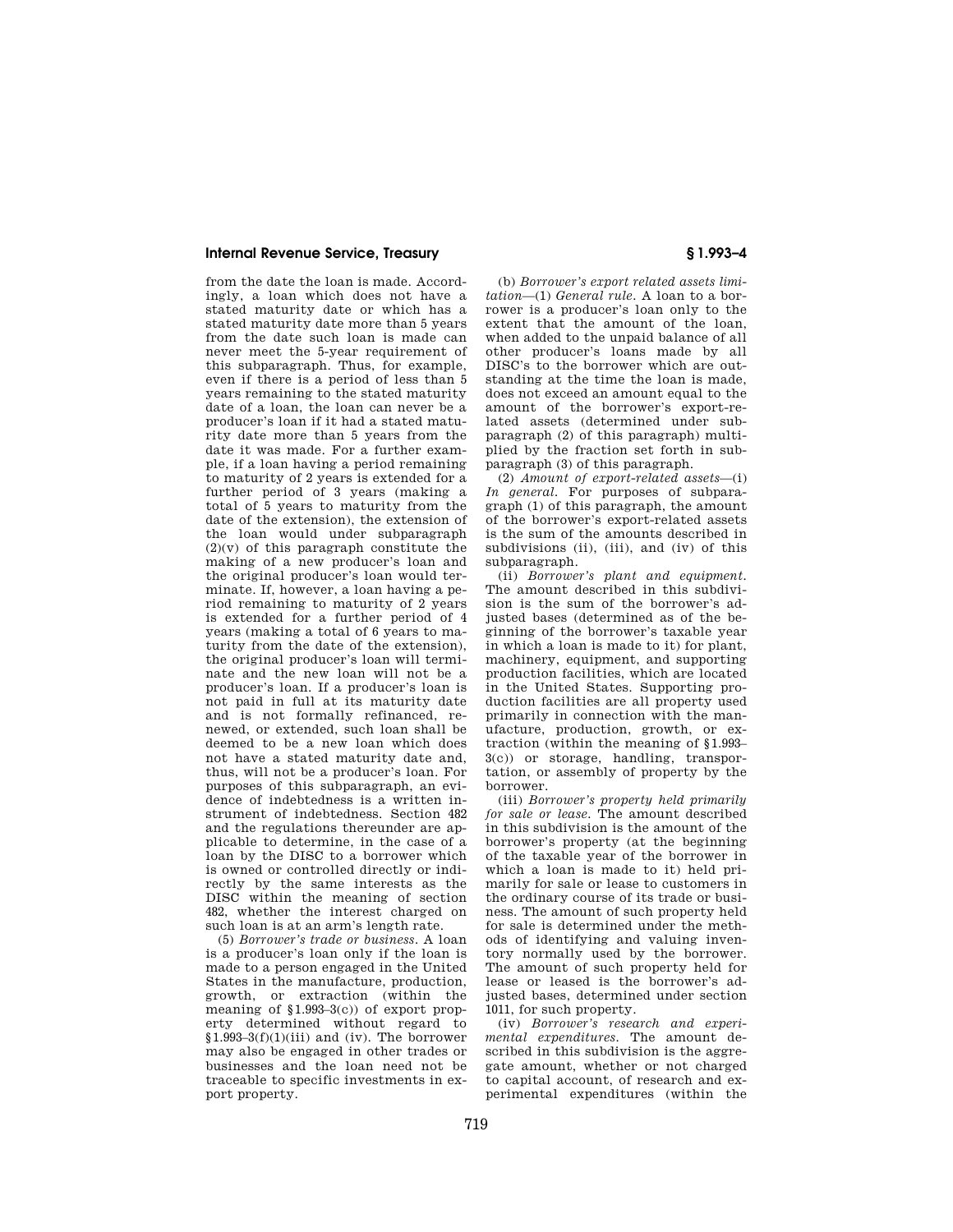meaning of section 174) incurred in the United States by the borrower during each of its taxable years which begin after December 31, 1971, and precede the taxable year in which the loan is made to the borrower. Such research and experimental expenditures need bear no relationship to export property (as defined in §1.993–3) of the borrower. The aggregate amount of all such expenditures for each of such preceding taxable years is taken into account for purposes of this subparagraph, regardless of whether all or any portion of the aggregate amount has been taken into account with respect to producer's loans made to the borrower by any DISC in preceding taxable years. The aggregate amount of all such expenditures shall include such expenditures of a corporation, the assets of which were acquired by the borrower in a distribution or a transfer described in section  $381(a)(1)$  or  $(2)$  (relating to carryovers in certain corporate acquisitions).

(3) *Fraction referred to in subparagraph (1) of this paragraph*—(i) *Numerator of fraction.* The numerator of the fraction set forth in this subparagraph is the sum of the borrower's gross receipts for each of its 3 taxable years immediately preceding the taxable year in which the loan is made (but not including any taxable year beginning before January 1, 1972) from the sale or lease of export property (determined without regard to  $$1.993-3(f)(1)(iii)$  and  $(iv)$ ) which is manufactured, produced, grown, or extracted (within the meaning of §1.993– 3(c)) by the borrower whether or not sold or leased directly or through a re-<br>lated domestic person (notwithlated domestic standing §1.993–3(a)(4) and (f)(2)). For purposes of the preceding sentence, with respect to a sale or lease to a related DISC in which the transfer price is determined under section 994(a)(1) or (2), the rules under  $$1.994-1(c)(5)$  (relating to incomplete transactions) shall be applied, and with respect to all other sales and leases the rules under §1.994–1(c)(5) other than subdivision  $(i)(d)$  thereof shall be applied.

(ii) *Denominator of fraction.* The denominator of the fraction set forth in this subparagraph is the sum of the amount included in the numerator and all other gross receipts of the borrower, for each of its taxable years for which

**§ 1.993–4 26 CFR Ch. I (4–1–10 Edition)** 

gross receipts are included in the numerator of the fraction, from all sales or leases of all property held by the borrower primarily for sale or lease to customers in the ordinary course of its trade or business. For purposes of subdivision (i) of this subparagraph and this subdivision, if such property is sold or leased to a domestic related person which resells or subleases such property, the borrower's gross receipts shall be the gross receipts derived by the domestic related person from the resale or sublease of the export property.

(iii) *Taxable years.* If the borrower has not engaged in the sale or lease of property (as described in this subparagraph) for the 3 immediately preceding taxable years, or if 3 taxable years beginning after December 31, 1971, have not elapsed, the fraction will be computed on the basis of such gross receipts for its taxable years immediately preceding the loan and beginning after December 31, 1971, during which the borrower has so engaged. No producer's loans can be made to a borrower until after the end of the first taxable year of the borrower beginning after December 31, 1971.

(c) *Requirement for increased investment in export-related assets*—(1) *In general.* A loan to a borrower is a producer's loan only to the extent that the amount of the loan, when added to the unpaid balance of all other producer's loans made by all DISC's to the borrower during the borrower's taxable year during which such loan is made, does not exceed the amount of the borrower's increase for the year in investment in export-related assets. Such increase for any taxable year is the sum of—

(i) The increase (if any) in the borrowers adjusted basis of certain types of assets as determined under subparagraph (2) of this paragraph and

(ii) The amount (if any) during the year of its research and experimental expenditures as determined under paragraph (b)(2)(iv) of this section.

(2) *Increase in adjusted basis.* The amount under this subparagraph is the amount (not less than zero) by which—

(i) The borrower's adjusted basis (determined as of the end of its taxable year in which the producer's loan is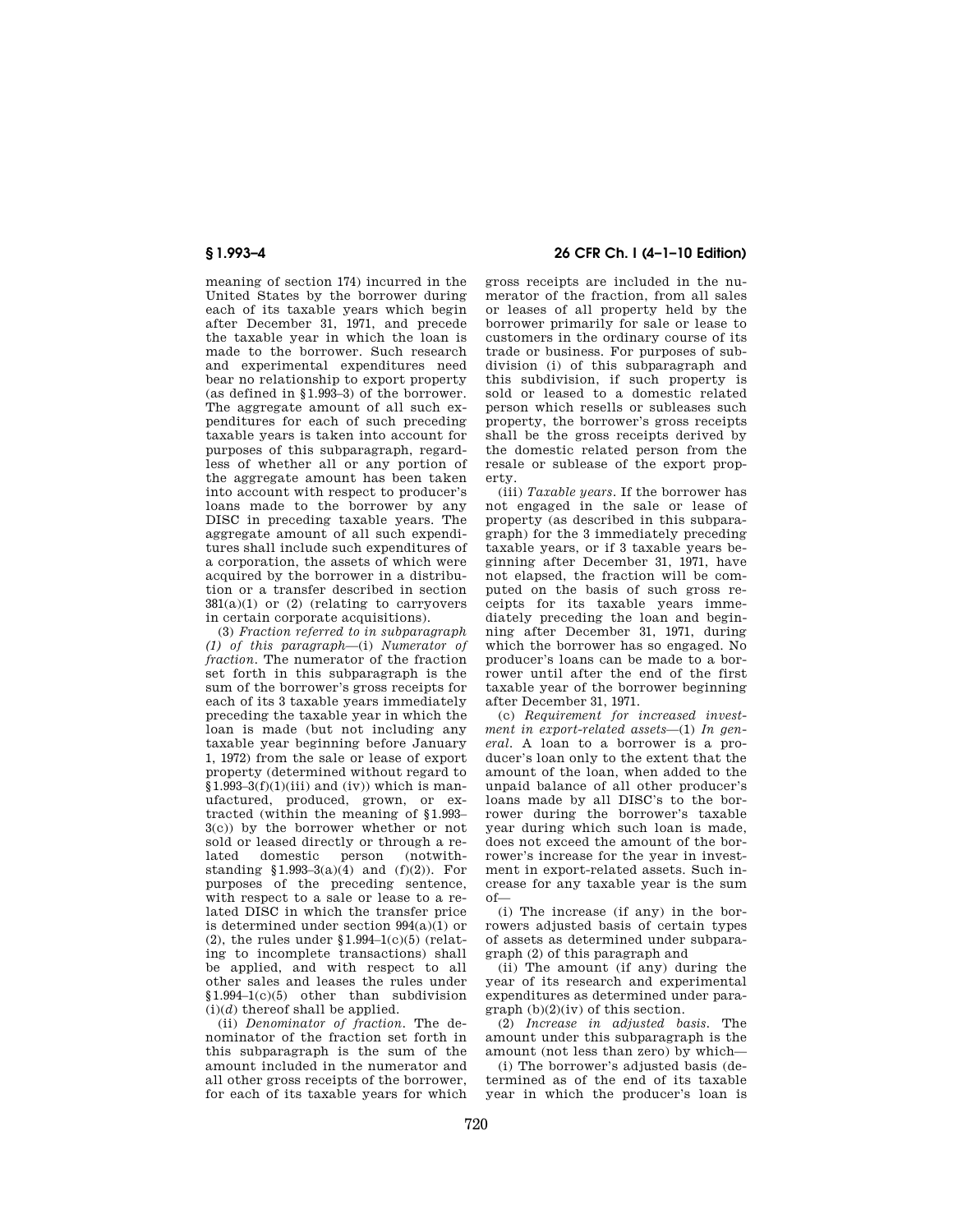## **Internal Revenue Service, Treasury § 1.993–4**

made) in all of its property which is described in paragraph  $(b)(2)(ii)$  (plant and equipment), and (iii) (property held primarily for sale or lease) of this section, including any such property acquired by it during such taxable year, exceeds

(ii) Its adjusted bases in all such property (determined as of the beginning of such year).

(3) *Ordering rule.* If during the borrower's taxable year the amount of increase in investment in export-related assets determined under this subparagraph is exceeded by amounts loaned to the borrower during such year that would otherwise qualify as producer's loans, such loans shall be applied in the order made against the amount of such increase in order to determine which loans qualify as producer's loans.

(d) *Proof of borrower's compliance with paragraphs (b) and (c) of this section.* For purposes of paragraphs (b) and (c) of this section, a DISC shall be prepared to establish initially the compliance of the borrower with the requirements of such paragraphs by providing the written statement of the borrower, certified by a certified public accountant, stating that the borrower has complied with the limitation and increased investment requirement in section  $993(d)(2)$  and  $(3)$  of the Internal Revenue Code of 1954. In lieu of certification by a certified public accountant, the DISC may attach to its return a statement signed by the borrower under penalties of perjury on a form provided by the Internal Revenue Service certifying that the borrower has complied with the limitation and increased investment requirement in section 993(d)(2) and (3) of the Internal Revenue Code of 1954. For taxable years ending after October 17, 1977, the DISC must attach either the certification by the certified public accountant or the certification by the borrower to its return. Additional full substantiation of the borrower's compliance with the requirements of such paragraphs may be required by the district director. If full substantiation of such compliance is not provided by the DISC (or the borrower) when required, the loan shall be deemed not to be a producer's loan.

(e) *Special limitation in the case of domestic film maker*—(1) *General rule.* The limitation of paragraph (b) of this section as to the export-related assets of the borrower will be considered satisfied if the DISC—

(i) Is engaged in the trade or business of selling or leasing films which are export property, or is acting as a commission agent for a person who is so engaged,

(ii) Makes a loan to a borrower which is a domestic film maker (as defined in subparagraph (5) of this paragraph) for the purpose of making a film, and

(iii) The amount of such loan, when added to the unpaid balance of all other producer's loans made by all DISC's to the borrower which are outstanding at the time the loan is made, does not exceed an amount determined by multiplying—

(*a*) The sum of (*1*) the amount of the export-related assets of the borrower (determined under paragraph (b)(2)(i) of this section as of the beginning of the borrower's taxable year in which the loan is made), plus (*2*) the amount of a reasonable estimate of the amount of such export related assets obtained or to be obtained by the borrower during such year and subsequent years with respect to films as to which filming begins within such year by

(*b*) The percentage which, based on the experience of other film makers of similar films for the 5 calendar years preceding the calendar year in which the loan is made, the annual gross receipts (as described in  $$1.993-6(a)(1)$ , whether or not such films constitute property described therein) of such other film makers from the sale or lease of such films outside the United States is of the annual gross receipts of such other film makers from all sales or leases of such films.

(2) *Purpose of loan.* A loan by a DISC will be deemed to be for the making of a film if there exists a written agreement between the DISC and the borrower, executed at or before the time the loan is made, stating that the loan is made or to be made to enable the borrower to make such film.

(3) *Reasonable estimate of amounts.* For purposes of subparagraph  $(1)(iii)(a)(2)$ of this paragraph, a reasonable estimate shall be based on the conditions known by the DISC and borrower to exist at the time a loan is made (or